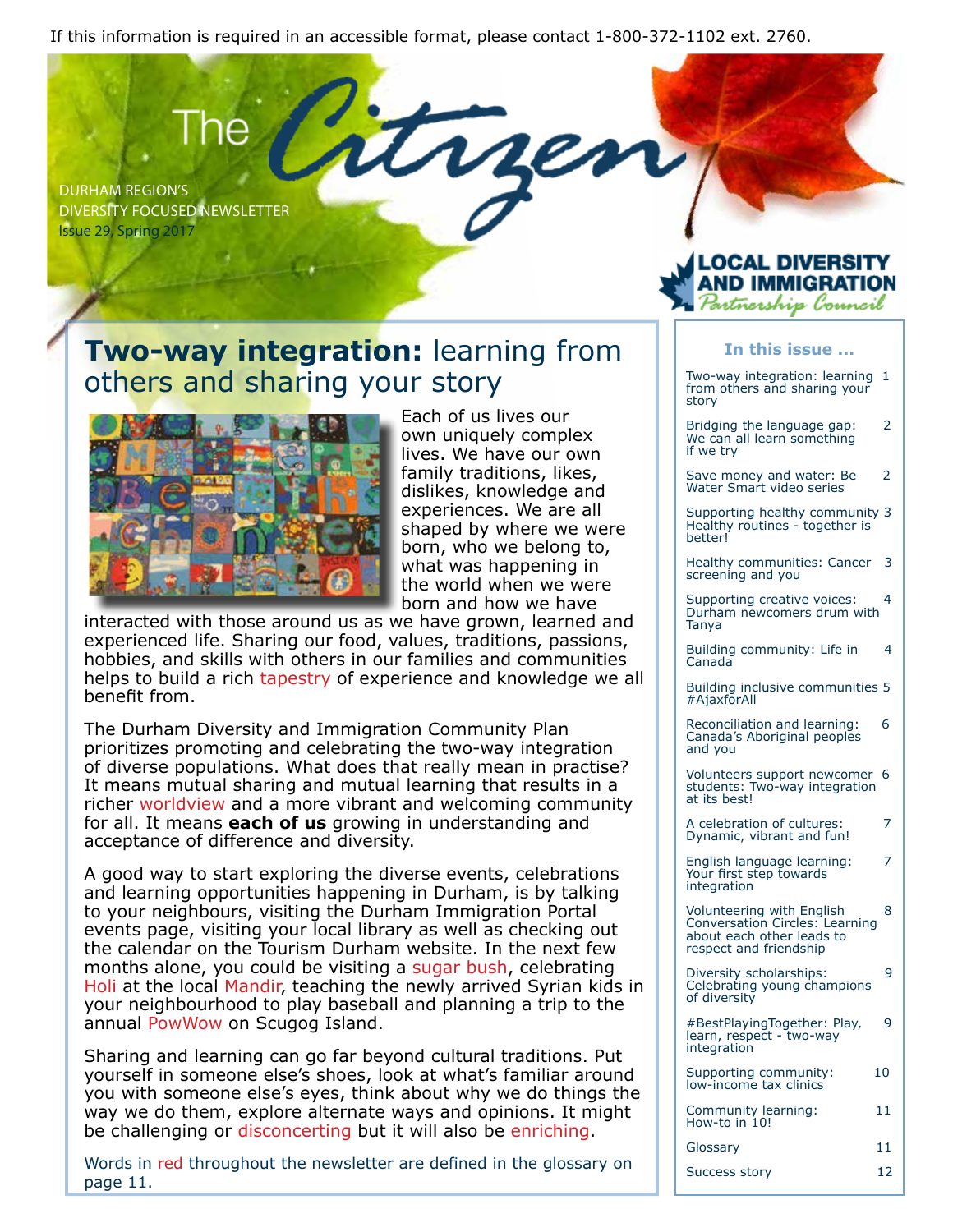### **Bridging the language gap:** We can all learn something if we try

The population of Durham Region is growing and nearly 65 per cent of the population growth in Durham in the last five years has been as a result of immigration. This growth increases the likelihood that businesses, notfor-profit organizations and service providers in Durham will have clients and customers who speak little to no



English. Another consideration is our aging population and larger numbers of people who may have a hearing disability. As a business owner or service provider, how do you communicate and provide service to that person? As a customer whose English may be limited, how do you go about your activities of daily living? How do you communicate with businesses and service providers?

We know that bridging language and cultural barriers helps organizations to build loyalty in their customer and client base. A fantastic way to address the language barrier is through providing interpretation services by phone or video. Imagine being able to access an interpreter with a simple phone call or touch of a button! Many businesses and organizations have begun to offer this service to their clients. It is a wonderful way to ensure that everybody is able to access the same services and extends a hand of welcome to newcomers. There are a variety of companies that can help your organization bridge the language gap.

For more information, visit www.languageline.com.

### **Save money and water:** Be Water Smart video series



In Durham Region, there is no need for bottled water as the municipal tap water is fresh, clean and safe to drink. In addition to drinking, water is used for many common household activities, such as showering, cooking, cleaning and watering your lawn. Cutting down on the amount of water used for these activities, can help you save money. Saving water also helps the Region delay the building of new infrastructure, and ensures fresh, clean water is available.

A great new video series providing tips for saving water in and around your home is now available on the Region's website at www.durham. ca/waterefficiency.

The series includes 11 videos with water saving tips for all areas of the home. The video series covers lawn care and saving water in the bathroom, kitchen and laundry room, with tips on how to keep your lawn healthy with less water, use the rain as a water source, and save water while doing household chores. The videos also explain how to

detect costly toilet leaks.

For more information on water conservation, or to view the videos, visit www.durham.ca/waterefficiency.

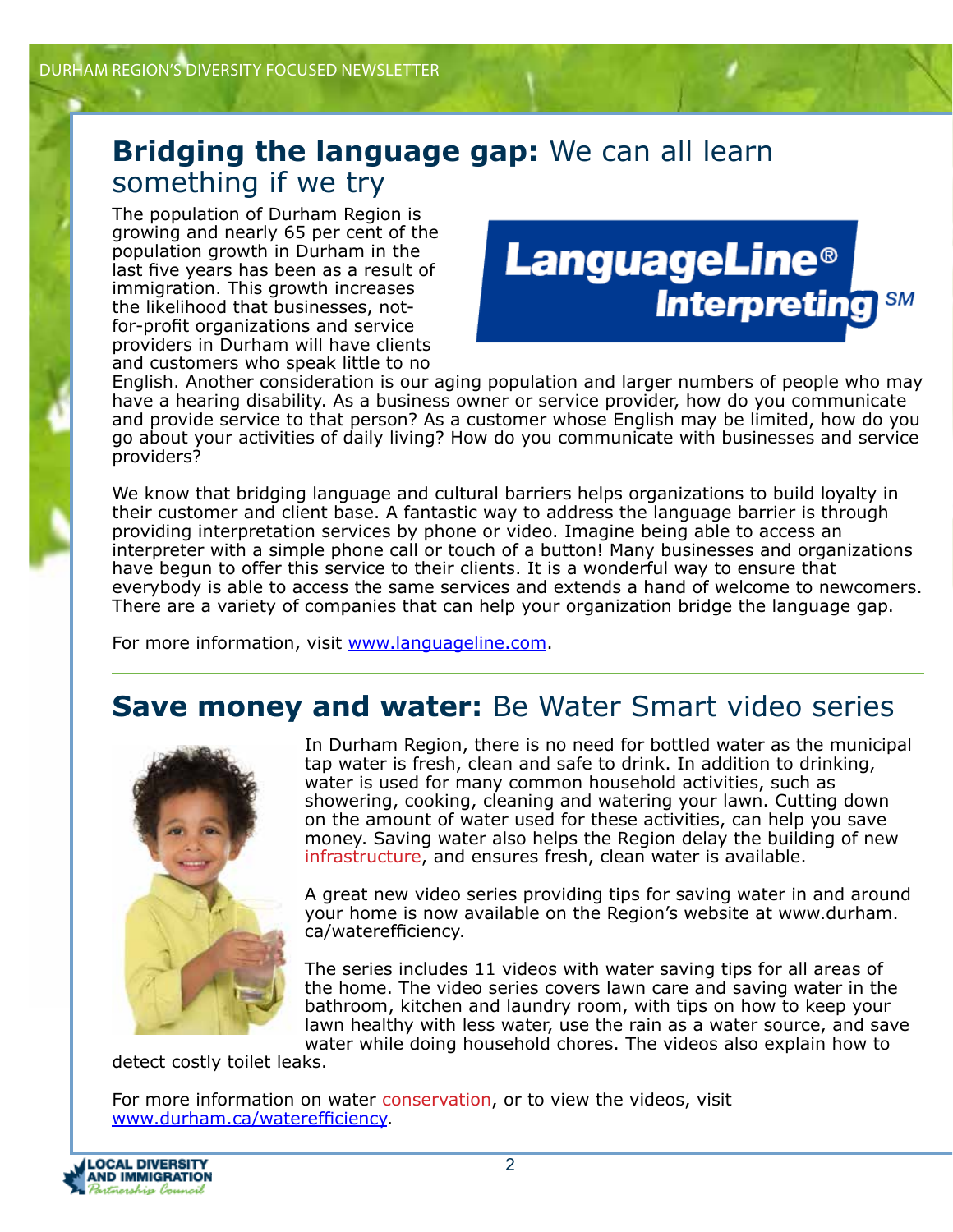## **Supporting healthy communities:** Healthy routines -<br>together is better! together is better!

For many families who immigrate to Canada, the transition<br>period can be exciting but at times stressful. Being healthy period can be exciting but at times stressful. Being healthy together as a family can help newcomers cope with the change. Durham Health Department has some tips to help families create healthy routines. Spending time together while building healthy eating habits and physical activity into every day can help children to grow and prepare them to learn. Here are a few tips:

#### **Eat healthy foods**

- Cook and eat meals together as a family.
- Continue to prepare the traditional meals your family enjoys.

#### **Be active**

- Walk to and from the places you need to go, like school, the library or the park.
- active<br>• Walk to and from the places you need to go, like school, the library or the park.<br>• Plan a family activity in place of screen time (TV, computer, electronics, phones).

#### **Get enough sleep**

- t enough sleep<br>• Create a healthy sleep routine by having the same bed and wake-up time and try to keep sleep uninterrupted.
- Use the time before bed to do a calming activity like reading, talking together or singing.

Creating healthy routines involves the whole family. Remember you are your child's best teacher! To find more tips, visit www.durham.ca > Health > Healthy Weights > Tips for parents and caregivers.

### **Healthy communities:** Cancer screening and you



We all know that finding cancer early can mean more effective treatment and yet newcomers to Canada have lower rates of cancer screening. Raising awareness of this free service is important to share with all newcomers to Durham.



Regular screening for cancer should be an important part of everyone's plan to stay healthy. Durham Region Health Department offers information and resources on how to prevent and screen for colon, breast and cervical cancer.

#### **Why is cancer screening important?**

- Colon **Breast & Cervical Cancer Screening**
- There are often no early warning symptoms of cancer.
- Most people who develop cancer have no family history of the disease.
- Cancer is the most common cause of death in Durham Region.
- Forty to forty-five per cent of men and women in Canada will develop cancer during their lifetime.
- Your risk of developing cancer increases with age. The greatest risk is for those 50 years and over.

For more information, visit www.durham.ca > Health > Cancer Screening & Prevention.



The Citrre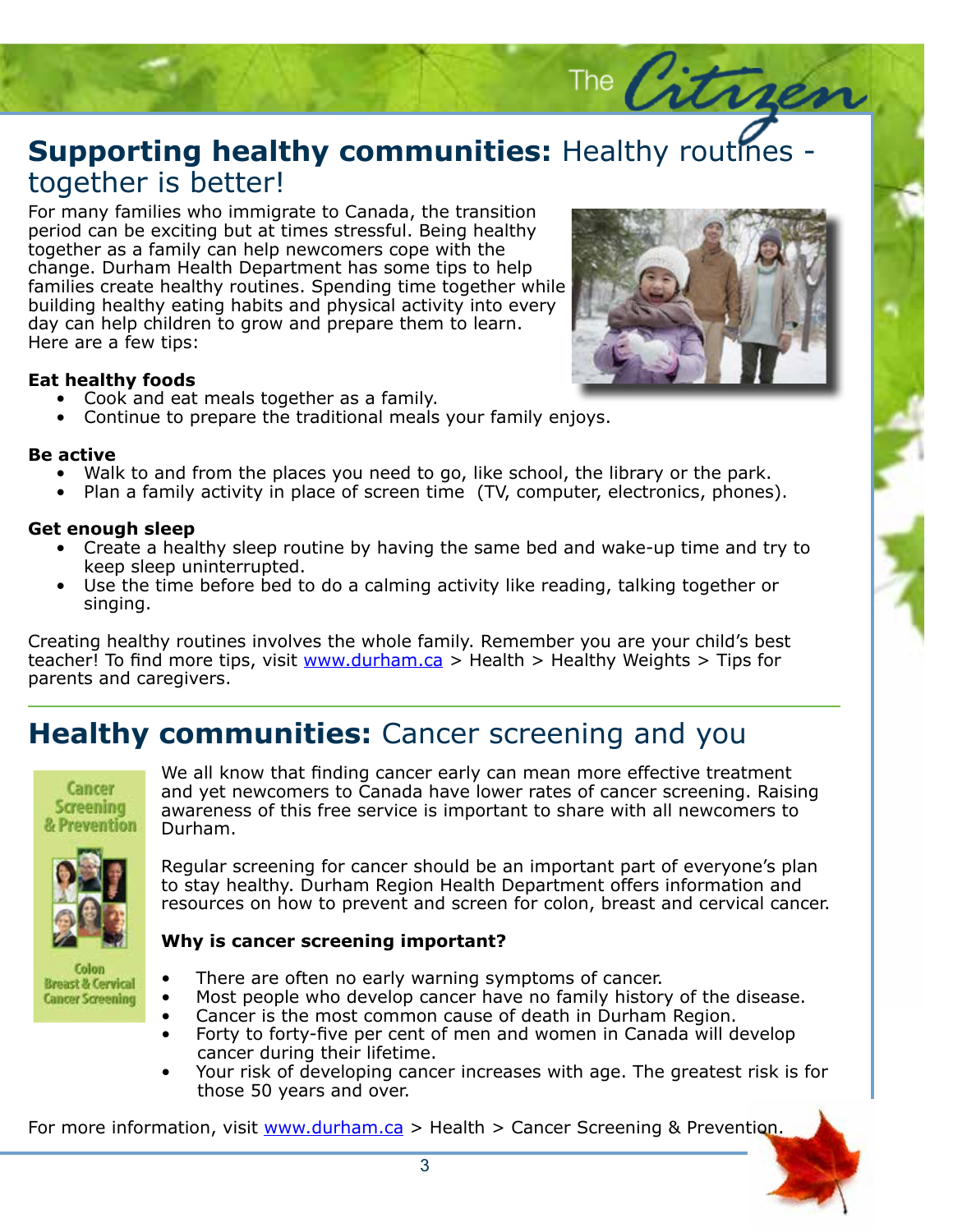## **Supporting creative voices:** Durham newcomers drum

#### with Tanya

One hundred adult English language learners who study at Durham Continuing Education recently participated in two, one-hour sessions of drumming. Tanya Porter, founder of Rhythmic Re-framing and The Inner Space, (www.theinnerspace.ca) presented each student with their own drum and introduced drumming and music as just another, fun type of communication. In the world of barriers, borders, and divisions, rhythm and music provide a path to unity. In one of the musical activities, students were asked to begin the activity by drumming to a personal rhythm, or their "drumming voice." As



each student entered their "voice", we heard the tune change, grow, reshape and evolve until, only a few seconds later, it all come together and turned into a beautiful, synchronized drumbeat. One had to think that much like in our classes, our schools, our communities, and our country, in music people come together bringing in their many differences and slowly work together to create something amazing, something all of us could call our own.

Learning a new language in a new country with new people is not easy, especially for those learners whose recent past left a lot to be healed. Tanya showed us how something as simple as a small djembe drum can help that healing process and even bring on some fun. How much the students enjoyed this session is best illustrated by the words of one of our learners in Oshawa, who said: "Teacher, we need music lesson one hour–every week!" Sounds to me like an excellent idea!

A great thank you also goes to Wendy Elton from Shaw Percussion (www.shawpercussion. com) who not only provided the drums for this great event, but also assisted in facilitating the sessions.

## **Building community:** Life in Canada

*"We must now establish the basic principles, the basic values and beliefs which hold us together as Canadians so that beyond our regional loyalties, there is a way of life and a system of values which make us proud of the country that has given us such freedom and such immeasurable joy."* P. E. Trudeau, April 17, 1982

The Charter of Rights and Freedoms can act as a touchstone when we are feeling insecure or unsure about the world around us. It reminds us of what is great and good about Canada. It can act as the glue that keeps Canada together. I keep it on my wall at work as a



reminder of who and what I am accountable to. If I were allowed to have a favourite section of the Charter it would be 15.(1) Equality Rights - which says, "...without discrimination based on race, national or ethnic origin, colour, religion, sex, age or mental or physical disability." Canadian citizens have an obligation to know these rights and honour them. In Durham Region, 97 per cent of residents are citizens. It appears our residents have taken this responsibility seriously. Is there more work to do? Absolutely, we are never finished becoming better people, better citizens and by extension, an even better country.

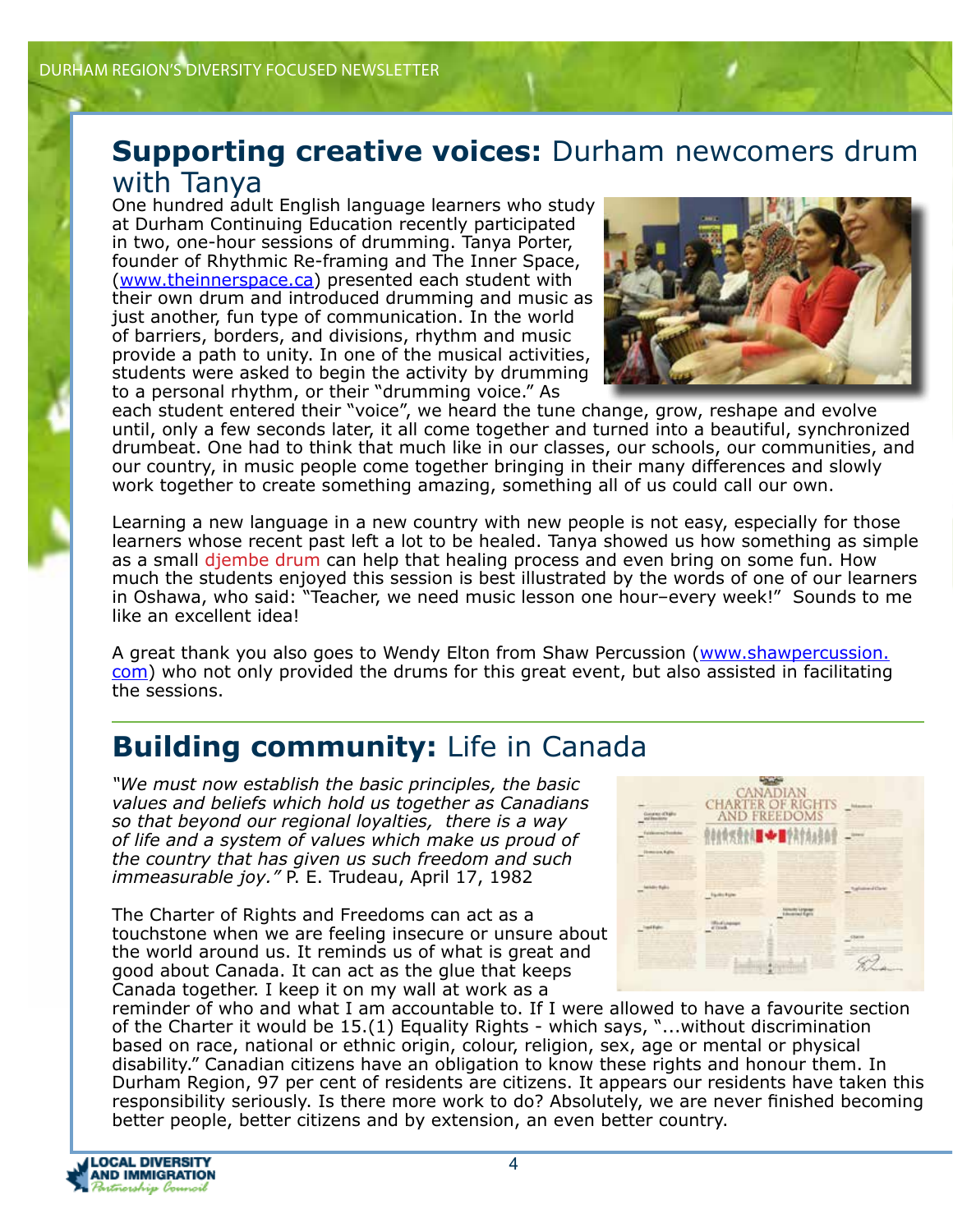# **Building inclusive communities:** #AjaxforAll

comprised of visible minorities, the Town of Ajax sees its diversity as one of its great<br>strengths. On January 30, Ajax Council and the Ontario Council of Agencies Serving As the most multicultural municipality in Durham Region, with nearly half of the population comprised of visible minorities, the Town of Ajax sees its diversity as one of its greatest Immigrants (OCASI) launched #AjaxForAll at the Sankat Mochan Hanuman Mandir, a public awareness campaign to encourage residents to "see beyond" as a stand against racism, stereotypes and assumptions. The initiative builds on OCASI's successful "Toronto for All" campaign that addresses racism, xenophobia and Islamophobia. Ajax is the first municipality outside of Toronto to partner with OCASI on this initiative.

The Citrogen

featured in the campaign<br>contain a close up portrait<br>or people to get to know The campaign was developed through a community consultation approach which included seeking feedback on campaign concepts from attendees of the Town's first diversity conference held in October 2016, as well as from community leaders from ethno-cultural community groups and organizations. The campaign features eight ambassadors representing various cultural, ethnic and religious backgrounds, including Indigenous, Indo-Guyanese, Pakistani, Jamaican, Muslim and Ukrainian. What makes the #AjaxforAll campaign even more unique and connected to the community, is that the ambassadors featured in the campaign materials are residents or community leaders in Ajax. The posters contain a close up portrait highlighting three personal facts about the ambassador as a way for people to get to know them beyond appearances.

tnem beyona appearances.<br>The Town has launched an online conversation at facebook.com/myajax, to encourage residents to participate in an open conversation about racism, discrimination and bias. Residents can share their "beyond" on social media using the hashtag #AjaxForAll.

The campaign has garnered local, national and international attention. Many local community organization leaders are interested in being part of future phases, which will be developed with Phase 2 of the Town's Diversity and Community Engagement Plan.

Learn more and get involved at www.ajaxforall.ca.



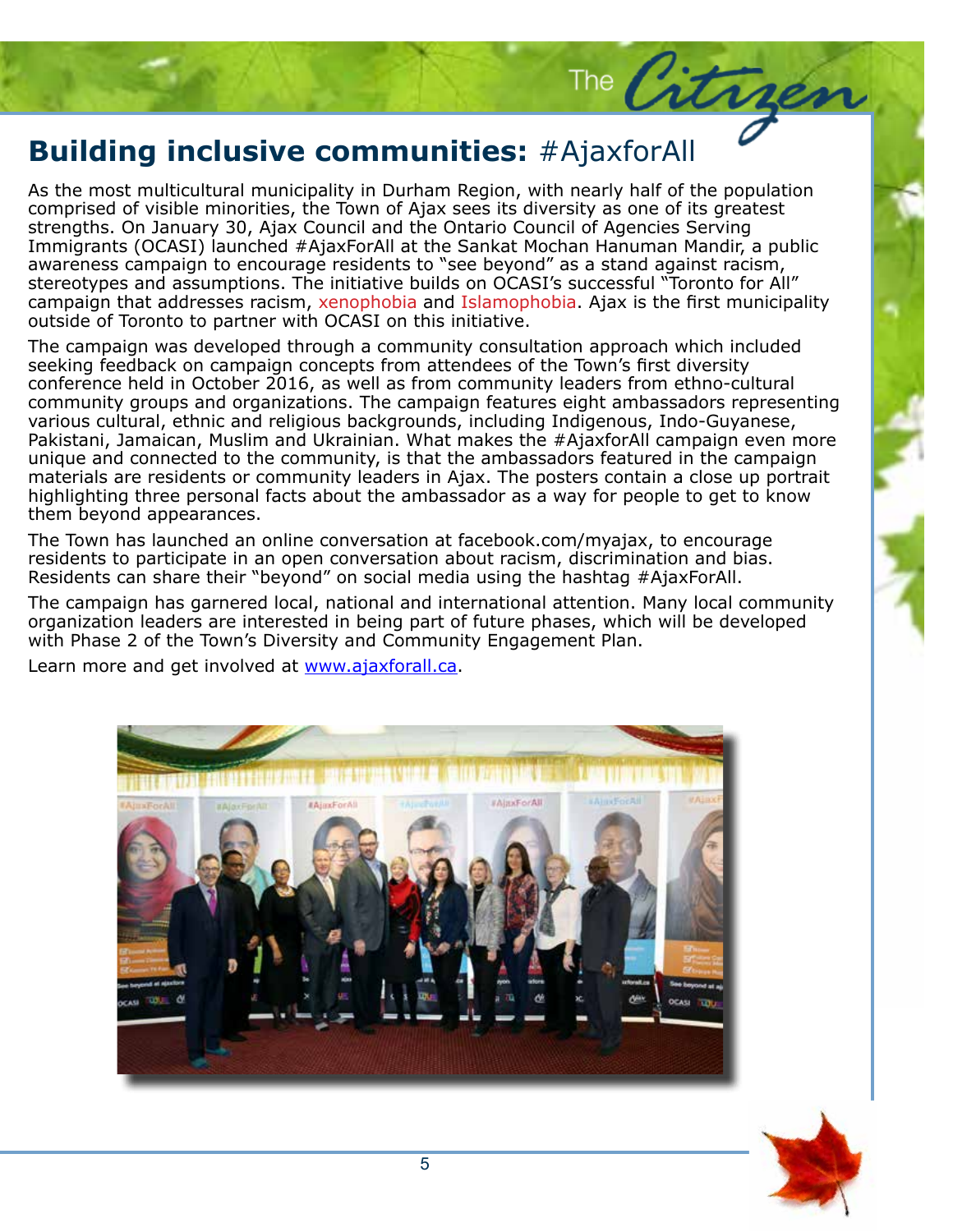#### **Reconciliation and learning:** Canada's Aboriginal peoples and you



National Centre for Truth and Reconciliation UNIVERSITY OF MANITOBA

Did you know that you are party to a treaty with the Aboriginal peoples of Canada? Many people assume that treaties are only about First Nations peoples in Canada, but in fact, these treaties are about the relationship between the first peoples of Canada and everyone else who calls Canada home. We each

have rights and responsibilities in this relationship and learning about Aboriginal peoples is one responsibility we each have as we strive towards reconciliation.

The federal Truth and Reconciliation Calls to Action specifically notes the need for newcomers to Canada to be provided with information that reflects "… a more inclusive history of the diverse Aboriginal peoples of Canada, including information about the Treaties and the history of residential schools" (http://nctr.ca/assets/reports/Calls\_to\_Action\_English2.pdf). This is a history of resilience and hope in the face of great hardship and cruelty. The National Centre for Truth and Reconciliation (http://nctr.ca/map.php) is an excellent resource for learning and contributing to Canada's journey of healing and reconciliation.

#### **Volunteers support newcomer students:** Two-way integration at its best!



**SWIS Durham** 

Each year, Settlement Workers in Schools (SWIS) recruits candidates to be trained as Peer Leaders for its Newcomer Orientation Week (NOW) program which helps prepare newcomer youth for their first days and weeks in school by introducing and explaining school routines. On average, upwards of 80 applicants apply for the opportunity to give back to their community. Unsuccessful applicants are encouraged to volunteer and assist SWIS during program delivery throughout the year.

During the year, Peer Leaders and volunteers gave back to the community by sharing valuable information and experiences while helping newcomer

students to make friends as they make the adjustment to Canadian school life. Many of our volunteers continue to support the SWIS program as peer mentors for newcomer students,

frequently providing more than 200 hours of assistance in various activities organized by SWIS to promote inclusion and integration of newcomers in their new school and community.

Over the years I have been absolutely impressed by the leadership skills and compassion that volunteers show for their peers while helping them to make friends and gain confidence in their sometimes challenging new communities. Students highlighted what is working well and the challenges they are still facing. It is refreshing to observe volunteers and newcomer students making arrangements to work more closely to overcome challenges. For more information, visit www.cdcd.org/swis.



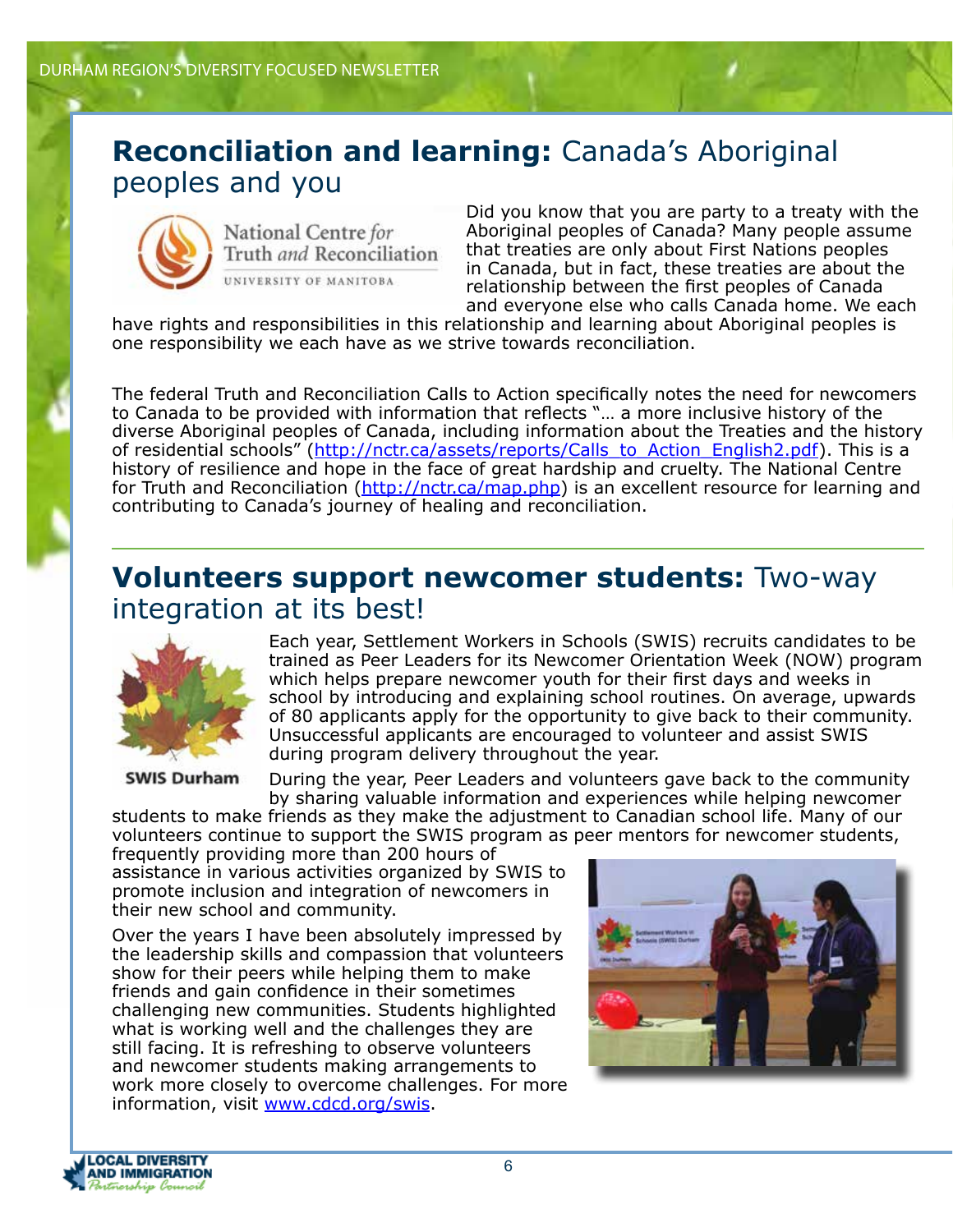## **A celebration of cultures:** Dynamic, vibrant and fun!

Every day at Welcome Centre Immigrant Services in Ajax and Pickering, it is a privilege

to experience the ongoing activities and special events that facilitate mutual sharing, learning, and exploration of diverse cultures and each other's heritage. A special cultural celebration took place at the Ajax Welcome Centre during English as a Second Language (ESL) Week. Newcomer students enrolled in the Durham Catholic District School Board's English Language classes shared traditional music, fashion, artifacts and foods from their various countries. Performances using a Syrian ethnic drum and traditional Chinese musical instruments brought an atmosphere of excitement with everyone dancing along to the rhythms of the music. Many students were dressed in dynamic and



The Citragen

vibrant traditional wear that showcased an explosion of color and grandeur. A creative multicoloured display of Kolam sand art was available for everyone to enjoy.



ESL Week at the Welcome Centres aims to raise awareness about the importance of English language learning opportunities for newcomers and honours the commitment and daily efforts of ESL teachers and professionals.

Welcome Centre Immigrant Services provides a welcoming, positive, culturally and linguistically sensitive environment where we work together to create a culture of inclusion with our community. For more information, visit www.welcomecentre.ca.

#### **English language learning:** Your first step towards integration

Learning a new language is difficult but all newcomers will tell you that it is THE key to integrating into life in Canada. Being able to speak to your neighbours, your children's teachers, and to chat with co-workers builds feelings of belonging and self-sufficiency. It's not easy and it does take time but the effort is worth it!





Durham Region offers English language classes for adult immigrants who do not speak English as a first language. In Durham Region the Durham District School Board and Durham Catholic District School Board offer part-time, full-time, evening or Saturday classes to improve your English. Classes are offered in Oshawa, Whitby, Ajax and Pickering. Most classes have continuous enrollment–so you can begin any time!

Visit the English Adults page on the Immigration Portal (www.durhamimmigration.ca) for full details of where classes are held and who to contact for more information.

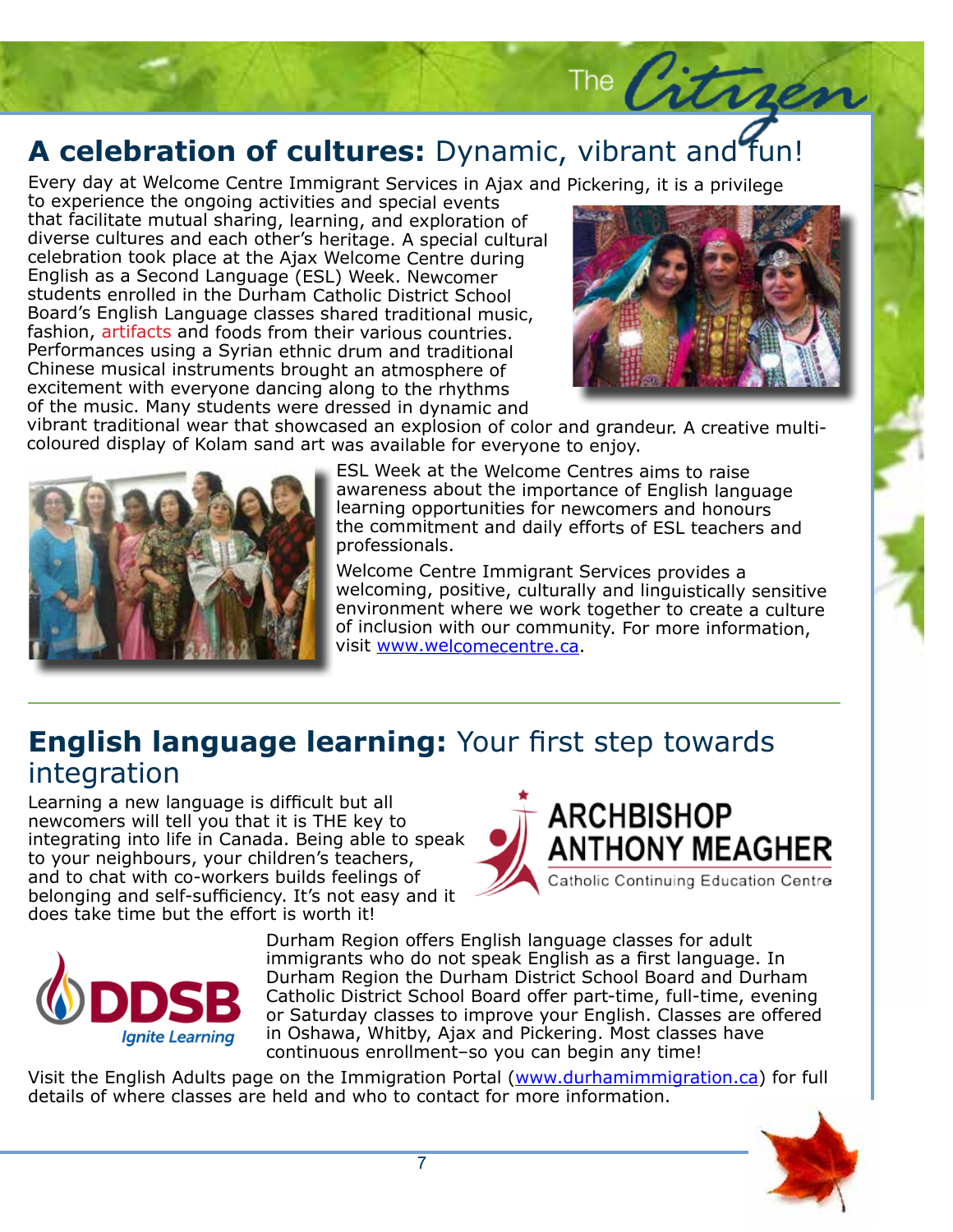#### **Volunteering with English Conversation Circles:** Learning about each other leads to respect and friendship

English Conversation Circles (ECC) provide an opportunity for newcomers to meet others in their community to practise English, learn about community resources and to make new friends. While the benefits to the newcomer are obvious, we asked a couple of the ECC volunteers what they got out of the experience. This is what they shared:

"What's so great about participating in the weekly English Conversation Circle at the Ajax Library? No, its not just the coffee and cookies. As a volunteer I get to meet interesting people, learn about their experiences, and contribute to my community. The Conversation Circle is not a class,



but instead, it's a forum that provides an opportunity for people, many of them recent immigrants, to improve their language skills by practising English in a social setting. The other volunteers are friendly, welcoming, and enthusiastic. Together, we come prepared with activities designed to prompt the participants to speak up and gain confidence. Several of the volunteers are immigrants to Canada too, and they demonstrate that people do improve their English with practice.

As a recent graduate of Centennial College Teaching English as a Second Language program, I am interested in gaining experience working with newcomers to Canada and helping them to feel good about themselves and their ability to communicate. Above all, it's fun. The 90 minutes seems to pass in the blink of an eye and the participants seem to genuinely appreciate the assistance they get. Maybe you would like to help out at the Conversation Circle? I'll save a cup of coffee for you." Glenn

"I have been volunteering with the Ajax English Conversation Circle (ECC) since January 2014 and I truly enjoy it. I have the opportunity to meet persons from various parts of the world; to taste a variety of foods and hear first-hand the experiences of our clients. Sometimes when we hear certain things on the news but when we hear it directly from our clients, it puts a different perspective on the issue.

Our clients are at various stages in their conversation skills and it is certainly heart-warming when you see the progress they are making and the confidence they are gaining while speaking. Over time, the shy and quiet person gives way to a talkative and funny student. I have seen so many clients/students passing through our Conversation Circle. As they learn English, learn to drive and get jobs they are finding their way in a new country with so many opportunities." Gillian

If you're interested in volunteering with English Conversation Circles in your community, please email the Community Connections team at communityconnect@cdcd.org.

**LOCAL DIVERSITY AND IMMIGRATION**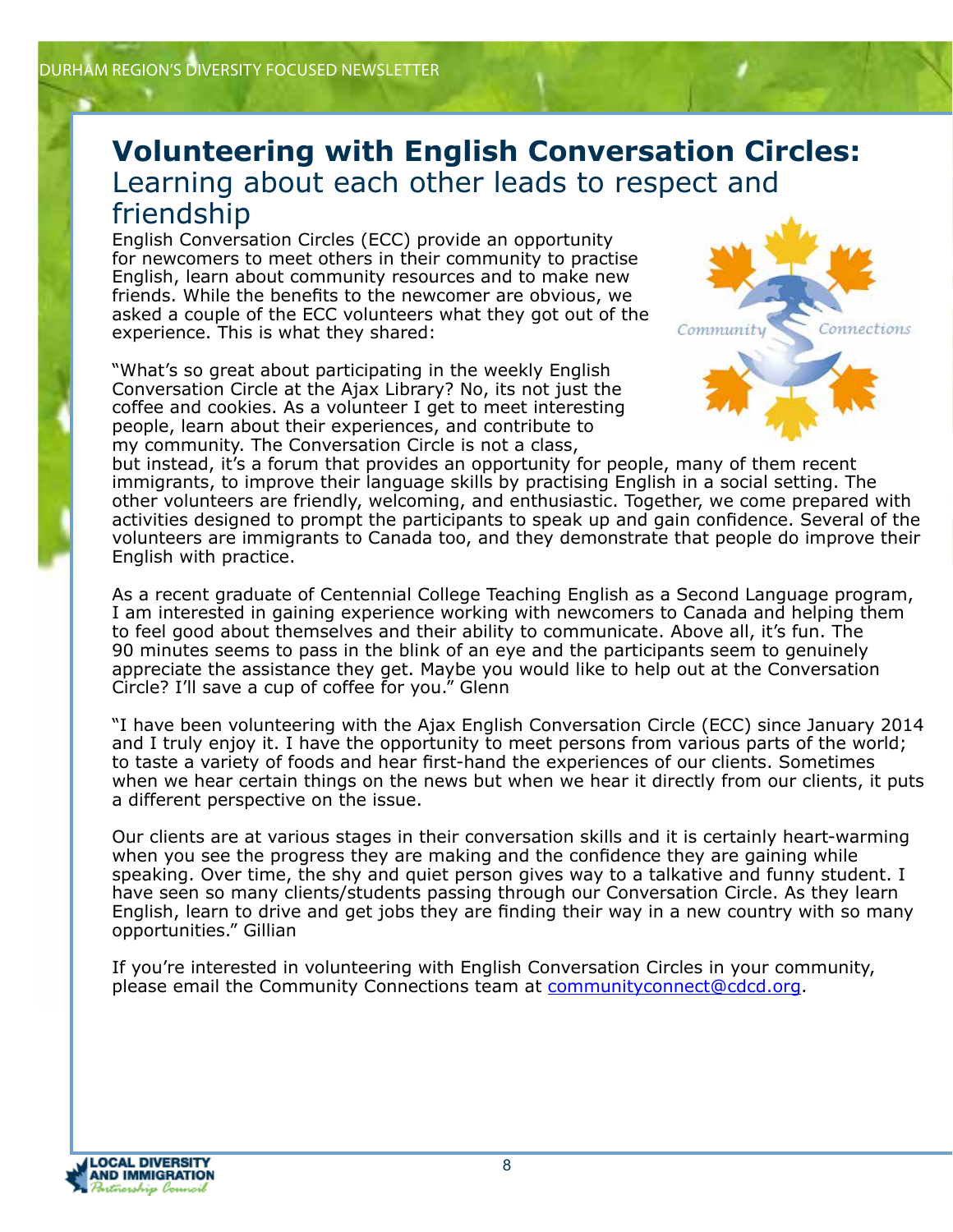### **Diversity scholarships:** Celebrating young champions of diversity of diversity



## **Leadership in Equity, Diversity and Social Justice Award**

The Citr

Do you know a graduating high school student who has made their school or community more accepting, inclusive and diverse? If 30, Check out the Town of Willey Ethno caltural and Biversity<br>Advisory Committee's Leadership in Equity, Diversity and Social Justice Award. The Committee is currently seeking applications for up to three \$500 scholarships that will be provided to graduating Whitby high school students who are planning to attend postsecondary schools in September 2017 or January 2018. Applications If so, check out the Town of Whitby Ethno-cultural and Diversity

are due May 26, 2017. For more information, visit www.whitby.ca/en/townhall/ <u>ethnoculturalanddiversityadvisorycommittee.asp</u>.



#### **Diversity Scholarship**

**DIVersity Scholarship**<br>Durham Regional Police Service (DRPS) is recognizing outstanding students In Durnam Region who have demonstrated a commitment to diversity,<br>human equity and inclusive practices in their community. in Durham Region who have demonstrated a commitment to diversity,

Scholarships are being awarded in the amount of \$1,500 to two students who are entering their first year of post-secondary education and are enrolled in an academic program that is related to a career in policing. For more information, visit

http://www.drps.ca/internet\_explorer/whatsnew/whatsnew\_view. asp?Related\_With=Whats\_New&Scope=&Scope\_ID=&ID=32396.

For information about other awards and bursaries available to Durham high school studetns, visit http://ddsb.ca/Students/AwardsAndBursaries/Pages/default.aspx.

#### **#BestPlayingTogether:** Play, learn, respect – two way integration

#BestPlayingTogether is a brand new program that aims to increase opportunities for newcomer children and youth to participant in physical activity and realize the benefits of doing so. The program also helps Boys & Girls Club Durham reach newcomer youth and



**Boys & Girls Club** of Durham

deliver quality sport and recreation activities to them. #BestPlayingTogether will run during March Break in White Oaks in Whitby, as well as during the summer. There is no cost to newcomer kids to participate.

The #BestPlayingTogether! Initiative is funded by the Ministry of Tourism Culture and Sport and is offered in partnership with Ontario Boys and Girls Clubs, the Ontario Council of Agencies Serving Immigrants (OCASI) and Toronto Sports Council.

Boys and Girls Club of Durham regularly hosts local newcomer open houses to welcome newcomer children, youth and families and alert them to the opportunity to participate in their programs. For more information, contact the Boys and Girls Club Durham at www.bgcdurham.com.

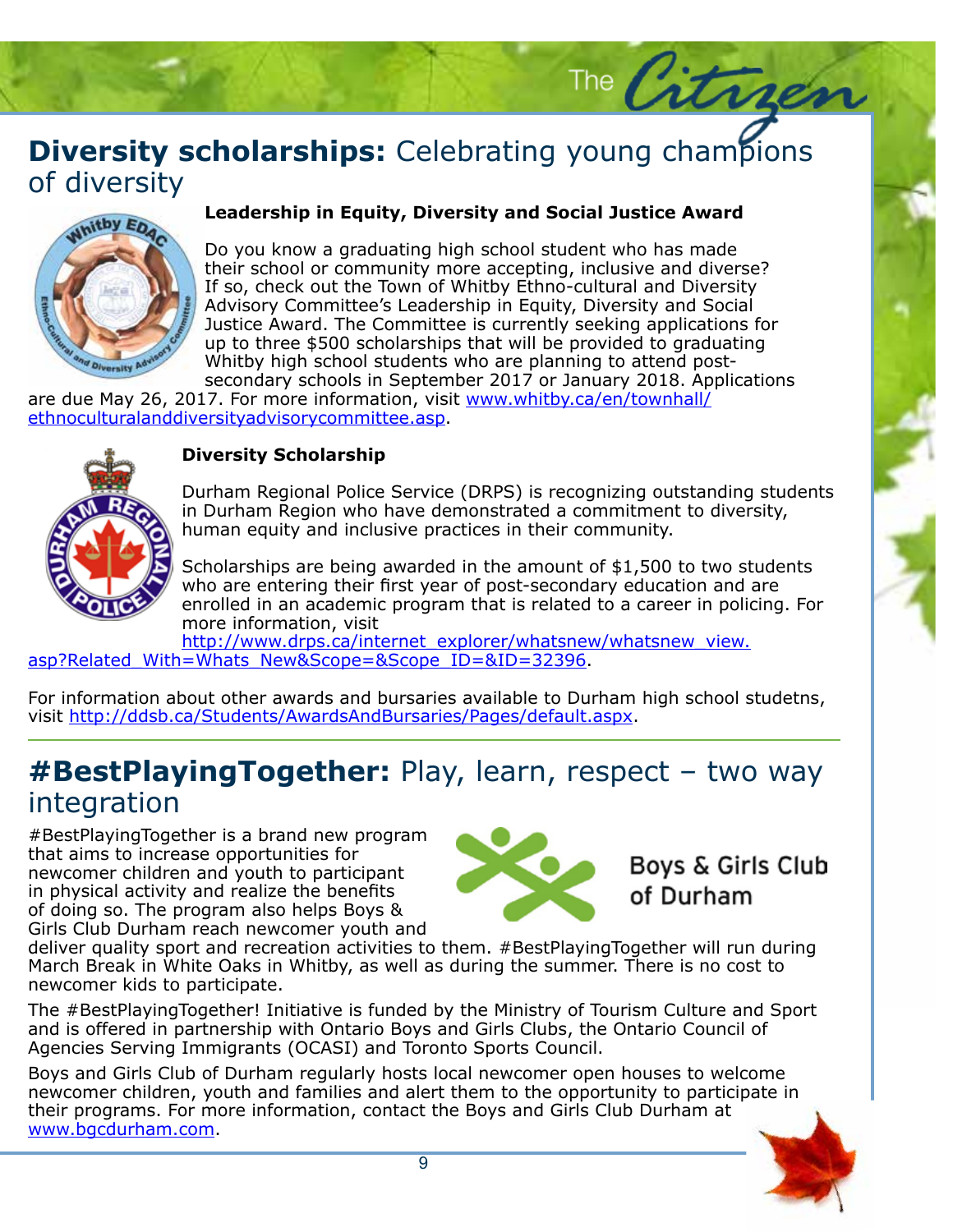#### **Supporting community:** Low-income tax clinics

There are many free tax clinics being run across Durham Region to assist low-income residents in completing a tax return. All are part of the Canada Revenue Agency's Community Volunteer Income Tax Program (CVIT). All require that you make an appointment. It is important to remember that to qualify for the child tax credit and for HST rebates and many other subsidy programs, individuals MUST file a tax return. Below are some details on where tax clinics are being run this tax season:

**Welcome Centre Ajax:** By appointment only from February 22 to April 28. Some Saturday and evening appointments are available. For more information, or to book an appointment, please ask at the reception desk or call 1-877-761-1155.

**Welcome Centre Pickering:** By appointment only from February 22 to April 28. For more information, or to book an appointment, please call 905-420-3607.



**Ajax Public Library:** Tax clinics will be held in April. Pre-registration is required. Sessions can be held in both English and French. Please visit the library website for details: http://ajaxlibrary.ca.

**Clarington Public Library (CPL):** The tax clinic will be held on Saturday, April 8 from 9 a.m. to 4 p.m. Registration information will be available on the CPL website (www.clarington-library.on.ca) and in the Library Guide in March.

**Oshawa Public Library:** Registration, either in-person or by by calling 905-579-6111, is available as of February 21. Tax clinics are offered at two branches, the Jess Hann Branch (199 Wentworth Street East) and the McLaughlin Branch (65 Bagot Street), and they run from March 1 to the end of April.

**Pickering Public Library:** The tax clinic will be held on Saturday, April 1 by appointment only. Registration opens on March 7, and can be done by calling 905-831-6265 or in-person.

**Uxbridge Public Library:** Tax clinics will be held in late March in collaboration with North House. Please call 705-432-8654 x237 to make an appointment.

**Whitby Public Library:** Two full-day tax clinics will be held at the Central Library, one on Saturday, March 11 and the other on Saturday, March 25. To register, please call 905-668- 6531 x2020 or email askreference@whitbylibrary.ca.

> **NEED A HAND WITH YOUR TAXES?** The Community Volunteer Income Tax Program (CVITP) has you covered!



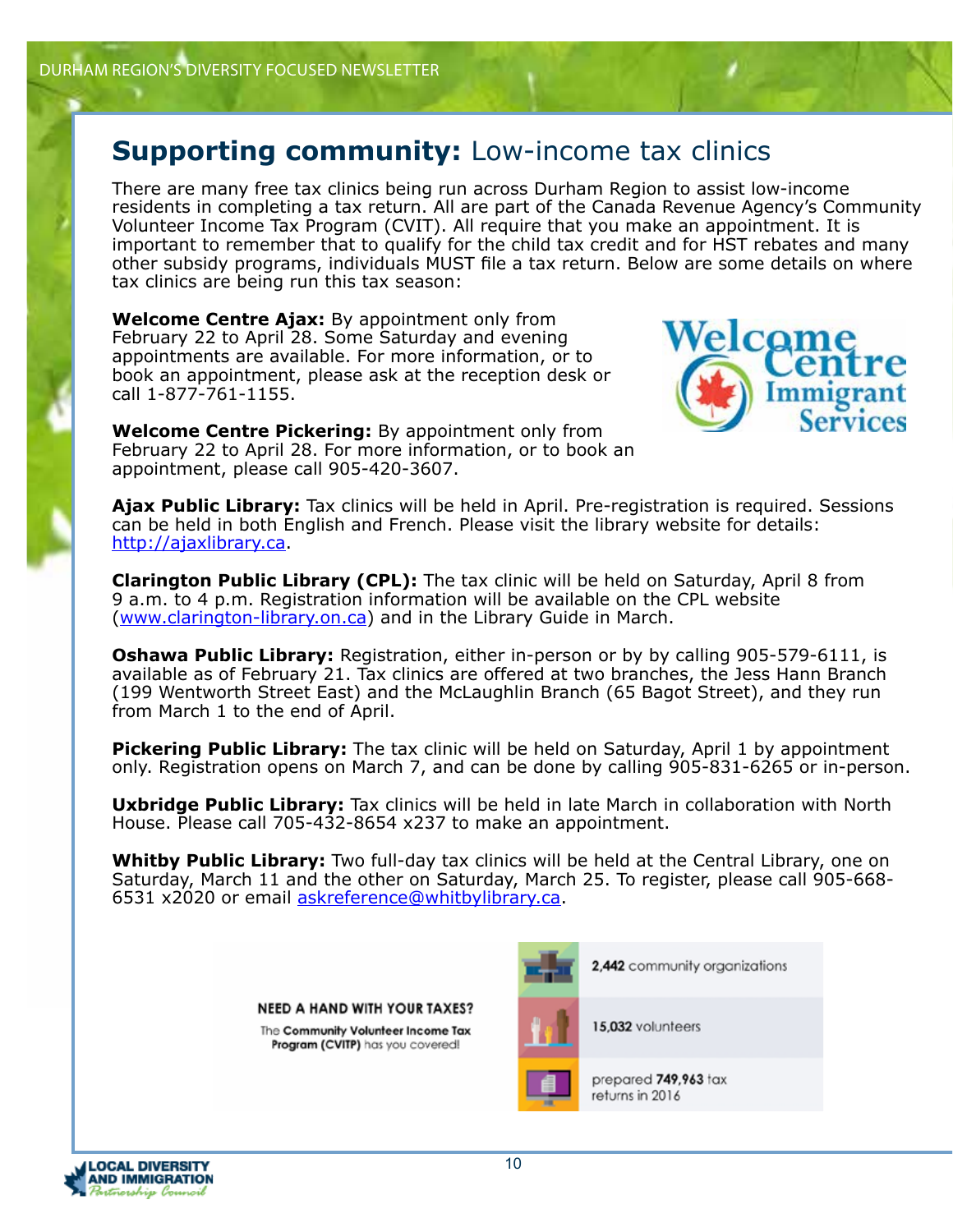# **Community learning:** How-to in 10!<br>Are you looking for an opportunity to learn new skills?

Are you looking for an opportunity to learn new skills? Are you short on time? The award-winning How-to in 10 Festival and Road Show is here to help! Come and satisfy your curiosity, stimulate your senses, and discover a new talent and skill (or 20!) in 10 minutes or less.

The How-To in 10 Festival began in 2013 with the Pickering Public Library. In 2014, the concept was adopted by other Durham Libraries to become a travelling festival. In 2014, Durham Region libraries were thrilled to receive the Durham Art of Transition Creative Award, celebrating creativity and culture in the Region.

So, what exactly is the How-to in 10 Festival and Roadshow? Visit any of the five libraries hosting the festival this year to meet and learn from experts–artists, cultural groups, organizations, and businesses–in your very own community. Skills can be learned in 10 minutes or less, and each location will host different groups. Come out to one or all of the festivals to learn as many skills as you can! Last year our participants learned how to fly a drone, make gluten-free donuts, build a better business card, maximize storage space, get physically fit, and so much more!

The five Durham libraries that are bringing the How-to in 10 Festival to their communities this spring are listed below. The libraries in Durham Region are known for their excellent collections and services that help residents learn, connect, explore and create. The How-to in 10 Festival is a new twist on fun and learning at the library!

No need to register, just drop in!

Oshawa Public Library | April 22 Uxbridge Public Library | May 13 Clarington Public Library | April 29 Pickering Public Library | May 27 Whitby Public Library | May 6 www.HowToIn10.com | #How2Ten

#### **Glossary**

Artifacts – objects with cultural significance

Conservation – to save something for later use

Disconcerting – troubling or confusing, something that makes you stop and think a bit more

Djembe drum – a hand drum from West Africa

Enriching – added value, something that gives more

Holi – a Hindu spring festival, often referred to as the festival of colours

Infrastructure – the physical built environment in a community, like roads, pipes, buildings

Islamophobia – discriminating against someone because they are or are perceived to be Muslim

Mandir – a Hindu temple/place of worship

Pow Wow – a community celebration hosted by First Nation or Aboriginal peoples, open to all

Reconciliation – a process of learning, forgiveness and coming together in mutual respect and friendship

The City

Sugar bush – the area within a forest where maple syrup is made each spring

Tapestry – a woven piece of cloth bringing different threads together to create a picture

Worldview – the way in which someone interprets their environment

Xenophobia – a dislike of people from other cultures